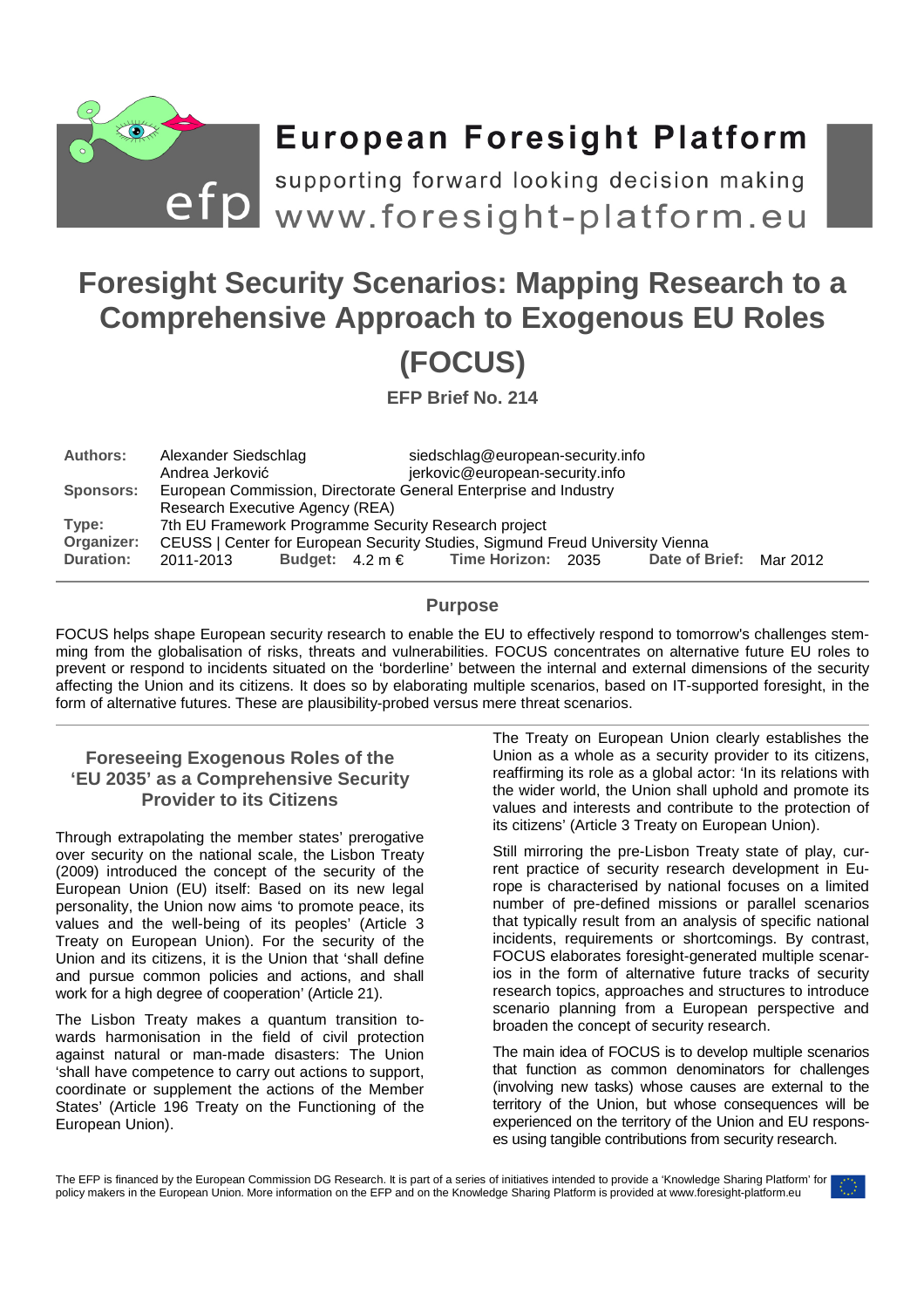**Foresight Security Scenarios: Mapping Research to a Comprehensive Approach to Exogenous EU Roles: Foresight Brief No. 214** 

The work of FOCUS assists the EU, its member states, industry and other stakeholders to design a common approach to the contribution of security research to effectively cope with challenges arising from the globalisation of risks, threats and vulnerabilities before they deplete the EU's ethical and societal legitimacy as a comprehensive security provider for its citizens.

#### **FOCUS Objectives**

FOCUS identifies and assesses alternative sets of future tracks for security research in FP7 and subsequent programmes that support the EU to adopt new roles in dealing with external threats, risks and vulnerabilities. The main contribution of the FOCUS project is the development of effective long-term prediction and assessment tools at the EU level.

Overall, FOCUS achieves the following six objectives, building upon each other:

- Identify alternative sets of future tracks for security research in FP7 and subsequent programmes, supporting EU roles to deal with exogenous threats, risks and vulnerabilities.
- Elaborate on the concept of transversality in assessing evolving needs for research across traditional disciplines, presently defined mission areas and throughout the security continuum.
- Design and apply a specific scenario approach ('embedded scenarios'). Base it on foresight to ensure openness, participation and inclusiveness (e.g. involvement of societal stakeholders), explicitly addressing security perceptions and security in relation to other values.
	- **FOCUS Method**

FOCUS conducts foresight on an inclusive basis, making maximum use of its IT support in order to integrate multiple stakeholders, experts from a broad range of fields and the interested public to address security in relation to other societal as well as ethical values. This approach is especially important in the context of scenario planning in order to ensure that the selected policies and security technologies are responsive to the needs of citizens and that they create security approaches rooted in acceptance. FOCUS designs and applies an 'embedded scenario' method of integration. This delineates options for future tracks and broadened concepts of security research within broader scenarios that involve EU roles for responding to transversal challenges (whose causes are external but whose effects are internal to the EU).

This task is performed along the following five big themes as derived from environmental scanning and research done in preparation of the project:

- Produce an IT information infrastructure (by adapting existing information technologies) that will make material and tools for scenario planning of security research available to knowledge communities.
- Enhance transparency, improve understanding and increase preparedness for the emerging challenges of the 'external dimension' and the 'external-internal continuum' of security and the evolution of security research.
- Contribute to the planning of security research beyond the European Security Research Advisory Board (ESRAB) and European Security Research and Innovation Forum (ESRIF), based on foreseen EU roles rather than on predefined missions.

#### **FOCUS Scenario Level**

FOCUS scenarios are on the level of strategic forward thinking 'on hold', to increase the ability to cope with alternative futures in the world of 2035. The scenarios neither predict the future, nor do they state normative desired futures or 'wishful thinking'. They represent the results of the multiple foresights conducted by FOCUS. The level of application of the scenarios is strategic EU roles and strategic levels of research planning. According to the task at hand, the scenarios do not address end-user (such as first responder) postures with a view to specific crisis management missions.

However, FOCUS comprises the exploration of its scenarios foresight approach and products, including the IT-based Knowledge Management Platform, for possible use beyond the immediate scope of the project, thus addressing, end-user posture scenarios.

- Comprehensive approach: Alternative future tracks in further developing the comprehensive approach as followed by institutions and states, including links between the internal and external dimension of security.
- Natural disasters and global environmental change: Scenarios for future EU roles in preparing for and responding to natural disasters and environment-related hazards, focused on comprehensive crisis management.
- Critical infrastructure and supply chain protection: Scenarios for future EU roles centred on preventing, mitigating and responding to exogenous threats that could have a significant impact on EU citizens.
- EU as a global actor: Alternative futures of the EU as a global actor based on the 'wider Petersberg Tasks', building on EU and member states instruments and capability processes.
- EU internal framework: Scenarios for the evolution of the EU's internal framework and prereq-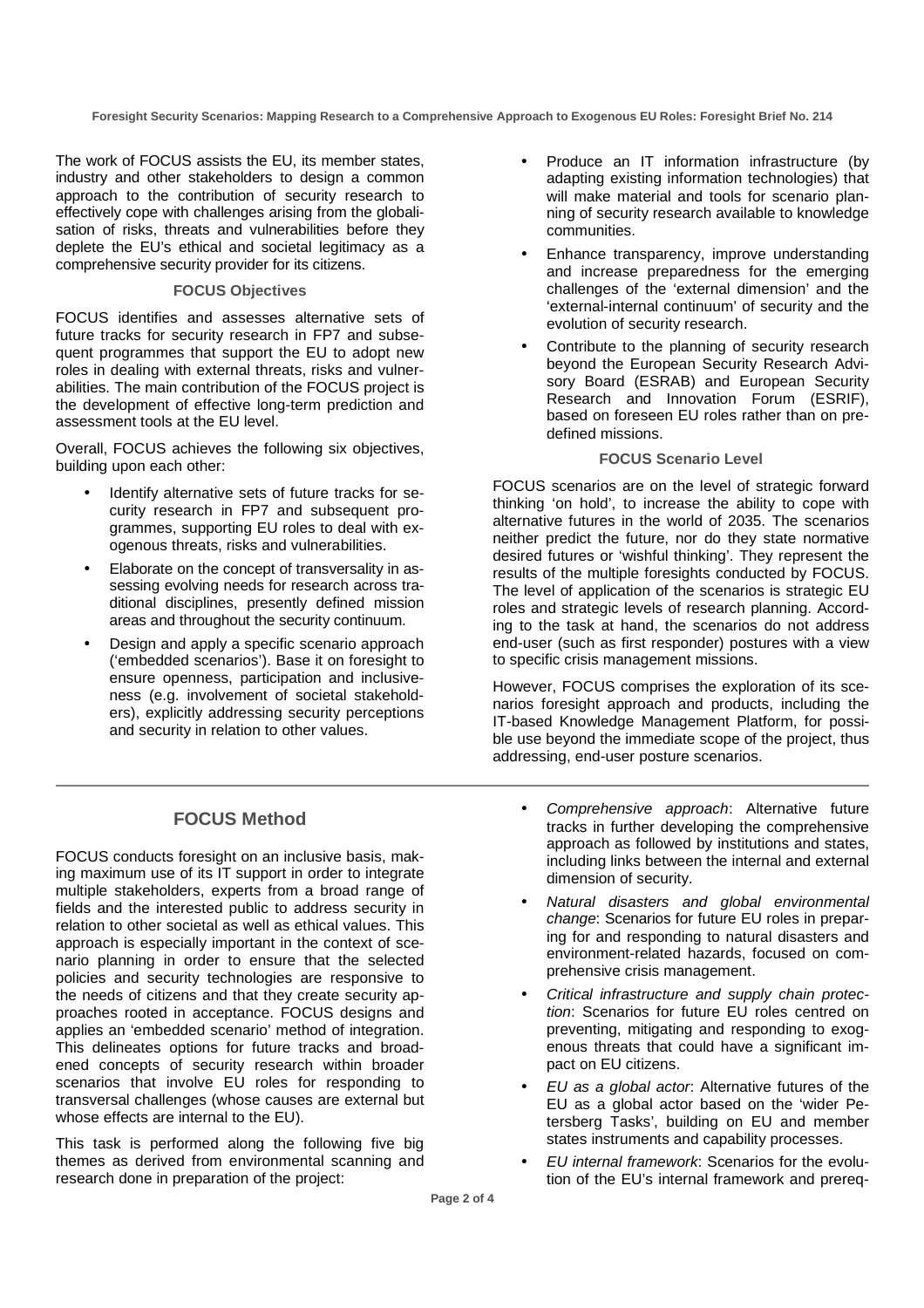**Foresight Security Scenarios: Mapping Research to a Comprehensive Approach to Exogenous EU Roles: Foresight Brief No. 214** 

uisites for delivering a comprehensive approach, including Lisbon treaty provisions and relevant strategies (e.g. for engagement with other international actors) as well as ethical acceptability and public acceptance.

#### **Figure 1: FOCUS' embedded scenario method**



## **Problem Space Descriptions for FOCUS' Five Big Themes: EU Challenge 2035**

FOCUS foresight is informed by problem space descriptions developed for each of the five big themes, also taking into account results of foresight work conducted in other European and international projects. The problem space descriptions also contain initial results of foresight, in the form of main challenges for future EU roles and supporting security research.

#### **Comprehensive Approach**

A comprehensive approach aims at overarching solutions to problems, with broad effects and based on complementarity of actors, while considering all available options and capabilities as well as the normative end-state of the security of society as a whole. A comprehensive approach also entails the tackling of crosscutting issues in home affairs, including civil protection. Challenges in the coming decades will continue to be fraught with uncertainty, involving state and non-state actors combining conventional and asymmetric methods. Cyber threats will also proliferate, with possible capabilities to organise a high-consequence attack against European critical infrastructures. Future research should include an emphasis on the advancement and integration of approaches to foresight, with special consideration of disruptors from normative (desired) end-states. It should also focus on the implementation perspective, with indicators for measuring the effectiveness of the comprehensive approach.

#### **Natural Disasters & Global Environmental Change**

Addressing natural hazards, with serious consequences on a regional level, FOCUS centres on major external threats to greater areas (outside and within the European Union) that may shape future roles of the EU as a comprehensive security provider: They can cause humanitarian crises of scales requiring a wide spectrum of responses, as they affect infrastructures and the human environment. Interactions of different hazards, multi-hazards, technological hazards, and the fact that human activity can initiate or influence processes and events will play an increasing role. Future research should act as a catalyst, integrating results from projects on natural hazards and their security aspects. However, this would require enhanced accessibility of previous studies and their results. Improved dissemination strategies will be required. Other topics could be anthropogenic (or 'man-made') natural disasters and multi-disciplinary scenarios of maximum credible natural events.

#### **Critical Infrastructure & Supply Chain Protection**

The most significant advancement on the EU level has been the introduction of the European Programme for Critical Infrastructure Protection (EPCIP). EPCIP embraces an all-hazards approach, also covering natural disasters and intentional man-made hazards. Effective protection will need binding international and global rules since major infrastructures operate internationally or globally and threats can originate from any place in the world. Policy developments call for support by wellfocused EU-level research along three main themes: First, a detailed assessment of interdependencies in the European Critical Infrastructure system, including dependencies on critical infrastructure in third countries; second, a catalogue of critical supplies for the European economy, along with factors that could disrupt supply; third, analyses of how the new mandate from the Lisbon Treaty together with enhanced civilian and dual-use capabilities could change the Union's role, including interests to protect supplies from the third countries.

#### **The EU as a Global Actor Based On the Wider Petersberg Tasks**

The 2008 implementation review of the European Security Strategy (2003) stressed that the Union now disposed of an unmatched repertory of instruments and activities to foster human security and address underlying causes of insecurity and conflict. Based on this, the EU should contribute to renewing multilateralism at the global level. Instruments of EU global roles may include increased justice and law enforcement capabilities; increased EU intelligence and early warning capabilities; financial instruments for influencing economic developments on a global scale; good governance and institution building, including security sectors; or civil society-related and cultural instruments, including media, social networks, etc.

#### **EU Internal Framework**

Some of the EU's vulnerabilities result from the fact that European strategies sometimes do not take into account lacking resources required for their implementa-

**For more information visit the website and subscribe to the mailing list at www.foresight-platform.eu**